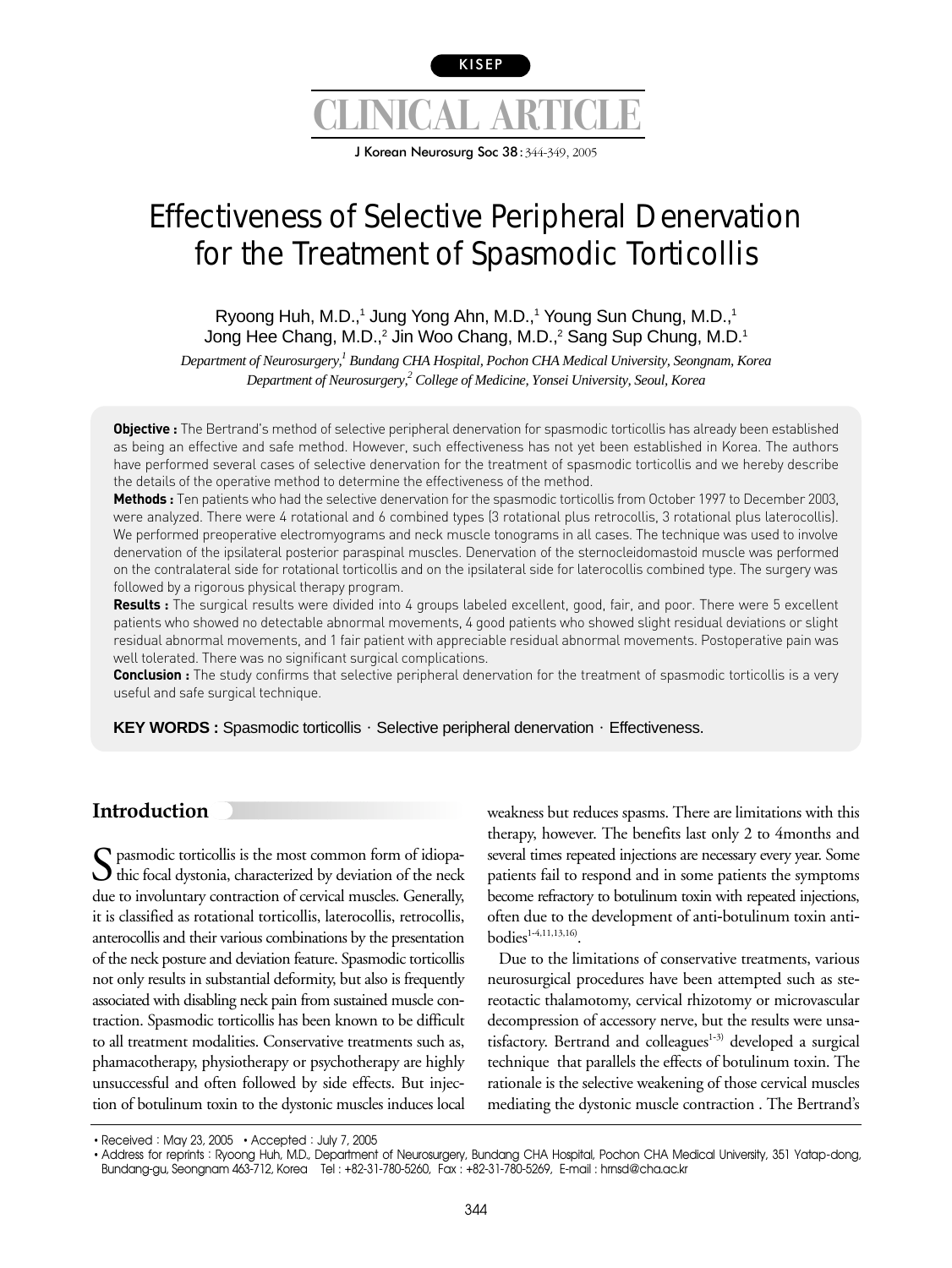procedure is based on the extraspinal denervation of the primary cervical musculature that participates in the abnormal neck posture, leaving the uninvolved muscles to maintain adequate neck movement. As this surgical procedure gained experience, the effectiveness and safety became established<sup>1,7,15)</sup>. As well, other neurosurgeons have been developing modified surgical procedures based on Bertrand's method<sup>5,7,12,14,15)</sup>. The authors have performed Bertrand's selective denervation for the several cases of spasmodic torticollis and we hereby describe the details of the operative technique to determine the effectiveness of the method.

## **Materials and Methods**

Ten patients who had selective denervation at our institute and Severance university hospital for the spasmodic



Fig. 1. Schematic drawing of the types of torticollis, A: Rotational Type. B: Laterocollis, C: Retrocollis, D, E : Rotational Type + Retrocollis, F : Rotational Type +Laterocollis

|  | <b>Table 1.</b> Operative procedures for each types of spasmodic torticoliis |  |  |  |
|--|------------------------------------------------------------------------------|--|--|--|
|  |                                                                              |  |  |  |

| Operative procedure                                                                                                                           |
|-----------------------------------------------------------------------------------------------------------------------------------------------|
| Contralateral SCM denervation and myomotomy<br>+ ipsilateral post, neck muscle selective rhizotomy (C1,2) and post.<br>Ramisectomy $(C3-6)$   |
| Bilateral post, neck muscle selective rhizotomy (C1,2) and post.<br>$Ramisectomv(C3-6)$                                                       |
| Ipsilateral SCM denervation and myomotomy<br>+ ipsilateral post, neck muscle selective rhizotomy (C1,2) and post.<br>Ramisectomy $(C3-6)$     |
| Contralateral SCM denervation<br>+ bilateral post, neck muscle selective rhizotomy (C1.2 and C3) and<br>$ipsialteral post. ramisectomv(C4-6)$ |
| Bilateral SCM denervation and myomotomy<br>ipsilateral post, neck muscle selective rhizotomy (C1,2) and post.<br>ramisectomy( $C3-6$ )        |
|                                                                                                                                               |

SCM : sternocleidomastoid

torticollis from October 1997 to December 2003, were analyzed retrospectively including medical records, video tape and the results of neck tonometry. The types of spasmodic torticollis and operative results were analyzed by Bertrand's method<sup>1-3)</sup>. There were 5men and 5women with a mean age of 52.4 $\pm$ 9years. The mean duration of symptoms was 31.4  $\pm$ 12.5months. Each patient's neck posture at presentation was characterized as one or a combination of two predominant torticollis vectors. Pure rotational torticollis was identified in 4patients, 3patients were combined rotational and retrocollis type and the rest 3patients were combined rotational and laterocollis type. The laterality of rotational type was 2 : 3 (left : right). As the operative techniques were completely different from type to type of spasmodic torticollis, the exact classification of torticollis is very important. The pure rotational torticollis was diagnosed easily by its typical symptomatic

> presentation. But, the combined rotational type torticollis must be diagnosed carefully due to their complex clinical presentations(Fig. 1).

> All of the patients had been treated with anticholinergics, anticonvulsants, muscle relaxants and analgesics before the surgery. Among them, 6patients were treated with botulinum toxin injections and 5patients were treated with herb medicine and acupuncture. All of these patients were taken electromyogram(EMG) and tonogram of posterior neck muscles and sternocleidomastoid(SCM) muscle prior to surgery. These neck muscle tonogram and electromyogram results proved to be very important indications when selecting surgical methods.

## Surgical methods and anatomical considerations

The basic concept is selective denervation for the hyperactive individual muscles. In accordance, the muscles and nerves requiring selective denervation for various types of spasmodic torticollis requires different surgical methods(Table 1). Patients preferred the sitting position with a slight flexion of the neck. The sitting position minimized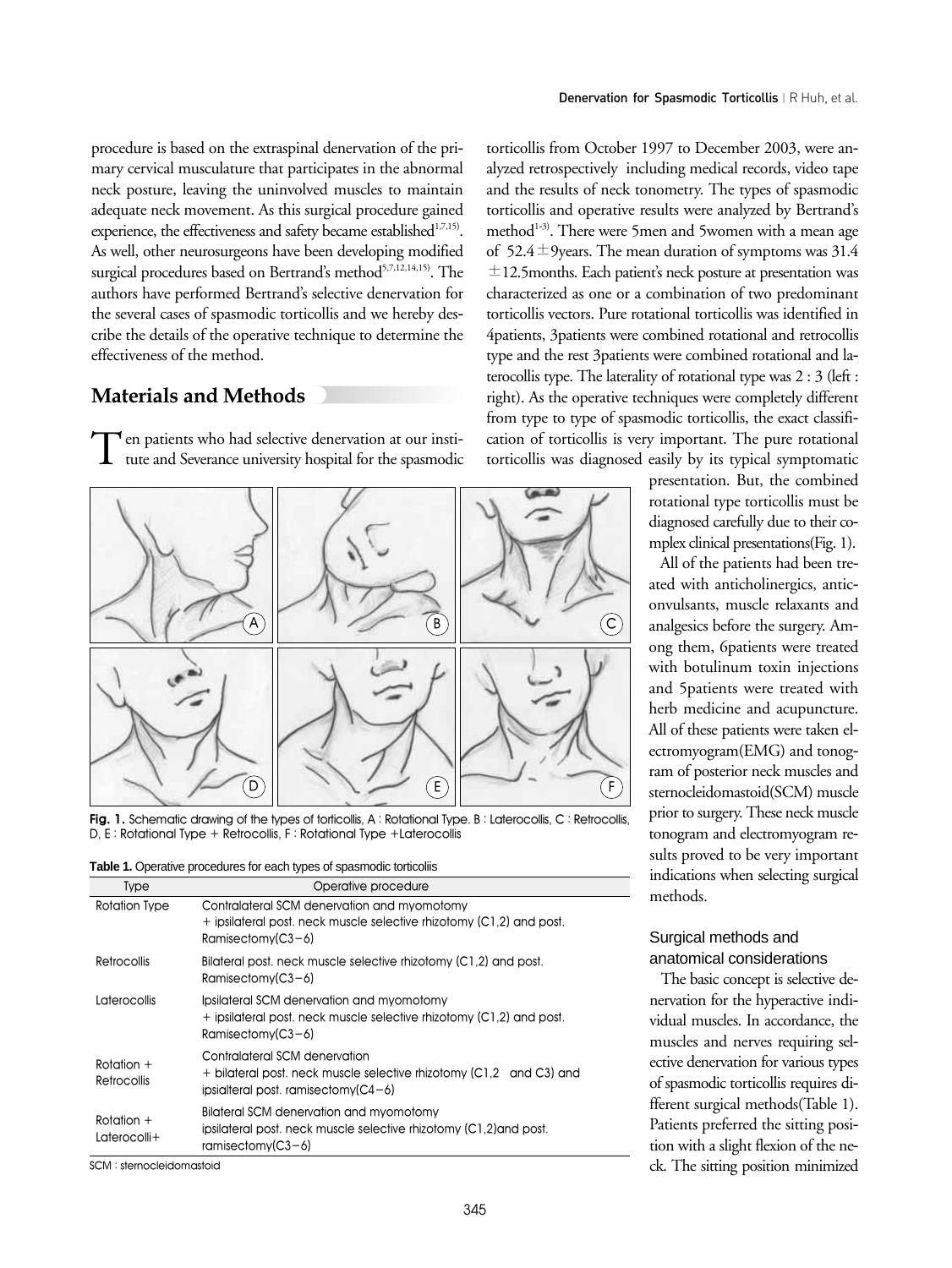the bleeding of the venous plexus, showing the merit of the simultaneous advancement of accessory nerve denervation and posterior neck muscle denervation. Surgery under general anesthesia is performed with muscle relaxant injection only in the induction stage for the intraoperative EMG monitoring. Before draping, the muscles to be denervated are positioned with EMG electrodes. In the authors' cases, although the types of spasmodic torticollis were different, the sternocleidomastoid muscle, trapezius muscle, splenius capitis muscle, and semispinalis capitis muscle were positioned with EMG electrodes. The usage of longer electrodes was helpful for the accurate EMG monitoring. Each denervation procedure was performed under a microscope.

When the neck is rotated, the ipsilateral agonist and synergist muscles are innervated by the posterior roots of the C1-8 nerves(mainly C1-6). Contralaterally, the agonist is the SCM muscle which is innervated by the accessory nerve. When the neck is extended, bilateral posterior neck muscles are the agonists that are innervated by the posterior roots of the C1-8 nerves(Table 2). Accordingly, the main objectives of the denervation procedure were the posterior roots of the C1-6 nerves and accessory nerves.

Operative procedures consist of two stages. The authors preferred the simpler accessory nerve denervation prior to posterior neck denervation.

### Accessory nerve resection and denervation

The incision for the spinal accessory nerve extends from the base of the ear to the junction of the horizontal and vertical portions of the trapezius, at the point where the main branch to the trapezius enters the muscle. The SCM and trapezius muscles were dissected carefully.

The branch to the trapezius is easily identified with stimulation in the lower portion of the incision and it is followed upward. Frequently, there is a U-shaped deviation near the point where it joins the branches to the SCM. It must be dissected carefully at that point to avoid injury of the main branch to the trapezius as the posterior portion of the SCM is gradually sectioned. The spinal accessory nerve is then followed upward to the level of styloid process. The accessory nerve is isolated along its entire course and all the branches to the SCM are clipped and sectioned. Only the branch to the trapezius is spared in order to avoid leaving any recurrent branches to the SCM. After careful hemostasis, the aponeurosis of the muscle is closed and the skin is sutured.

## Posterior neck muscle denervation

The skin incision extends from the external occipital protuberance to the spinous process of C7. This facilitates the exposure of C1 and the posterior primary divisions up to their origin. In the case of surgery on only one side, the skin incision is made the shape of the roman numeral 7, while for the bilateral operation skin incision is made the shape of the alphabetic "T". Due to the widened operative field with this shape of incision, excessive retraction, which can produce neurapraxia and hinder stimulation can be prevented. The trapezius, the splenius, and the semispinalis are sectioned just below the insertion. Under the EMG monitoring and stimulation, the root of C1 is identified in the notch for vertebral artery laterally on the posterior arch of atlas. The emergence of C1 is noted underneath the vertebral artery. The vertebral artery is elevated showing the C1 as divided into anterior and posterior branches. Lower down, between the posterior arch of C1 and C2, the root of C2 as it divides into its anterior and posterior branch, the latter emerging between the arches is seen. At each level, the posterior branches were dissected and avulsed. Posterior rami of the C3-6 were visualized on the emerging point of the intervertebral foramen with retraction. The nerve roots stimulations were helpful to identify the posterior rami of C3-6. Careful resections were done at the C3-6 level. After confirmation of denervation by the EMG, surgery is completed by thorough hemostasis and suturing. In circumstances when incisions are made bilaterally, careful

|                                                             | Rotation                                                         | Extension                                                                                                                                                    | Inclination                                                                                |  |
|-------------------------------------------------------------|------------------------------------------------------------------|--------------------------------------------------------------------------------------------------------------------------------------------------------------|--------------------------------------------------------------------------------------------|--|
| Same side                                                   | Opposite side                                                    |                                                                                                                                                              |                                                                                            |  |
| <b>Splenius</b>                                             | SCM (A)                                                          |                                                                                                                                                              | Splenius capitis (A)                                                                       |  |
| capitis/cervicis (A)<br>$PR$ of $Cl - C6/ PR$ of<br>$C4-C8$ | XI, VR of C2, C3                                                 | <b>Splenius</b><br>capitis/cervicis (A)<br>PR of $C1 - C6$ PR of $C4 - C8$<br>Splenius capitis (A)                                                           | $PR of C1 - C6$<br>Levator scapulae (A)<br>VR of C3 C4<br>Trapezius (S)<br>XI, VR of C3, C |  |
| Obli. Capitis Inf. (S)<br>$PR of C1 - C2$                   | Obli. Capitis Sup. (S) PR<br>of C1                               | PR of C <sub>2</sub> -C <sub>6</sub><br>Longissimus capitis (A)<br>PR of C3-C8<br>Rectus capitis post.<br>major/minor,<br>Obli. Capitis Sup. (S)<br>PR of C1 |                                                                                            |  |
| Longissimus capitis (S)<br>PR of C3-C8                      | Semispinalis capitis (S)<br>PR of C <sub>2</sub> -C <sub>6</sub> |                                                                                                                                                              |                                                                                            |  |

(A) agonists, (S) synergists, SCM : sternocleidomastoid, Obli. : oblique, PR : posterior root VR : ventral root, XI : Accessory nerve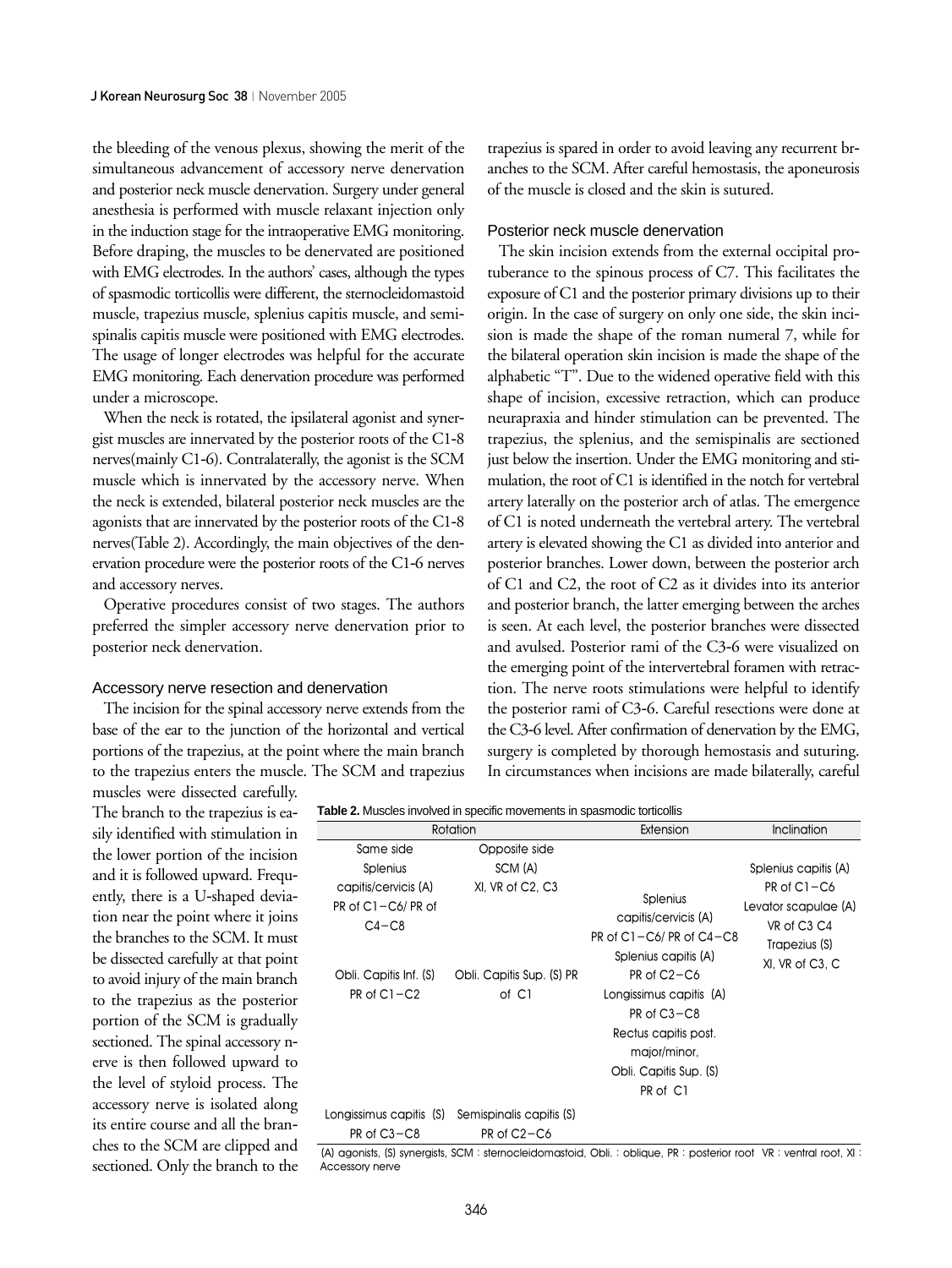

**Fig. 2.** Schematic drawing of right C1, 2 rhizotomy. It shows the inverted 7 shaped skin incision and the emergence of C1 underneath the vertebral artery on the right. In the circle, the vertebral artery is elevated showing the C1as divided into anterior and posterior branches. Lower down, between the posterior arch of C1 and C2, it shows the root of C2 as it divides into its anterior and posterior branch, the latter emerges between the arches. A : Vertebral artery, B : C1 Root, C : C2 Root.



**Fig. 3.** Schematic drawing of left C3-C6 posterior ramisectomy. The sectioned splenius and semispinalis capitis are retracted laterally. Posterior primary divisions (rami) emerge from the interverterbral foramen, and they give rises to fine collaterals. A : Trapezius muscle : sectioned, B : Splenius capitis muscle : sectioned. C : Semispinalis capitis muscle, D : Splenius cervices muscle, E : Rectus capitis posterior major muscle, F : Inferior oblique muscle.

monitoring is required because the phrenic nerves can be damaged(Fig. 2, 3). As suppressing pain is utmost important after the surgery, the relatively weakened opposite muscles must receive rehabilitation and physical treatment as quickly as possible.

## **Results**

The results of the neck muscle tonogram showed that<br>in the case of pure rotational spasmodic torticollis, the ipsilateral posterior neck muscles on the side of rotation had developed hyperactivity, accordingly, the contralateral SCM

muscle also developed hyperactivity. In cases of rotation combined with retrocollis, patients developed bilateral posterior neck muscle hyperactivity as well as contralateral SCM muscle hyperactivity. Also, in cases of rotation combined with laterocollis, patients developed bilateral SCM muscle hyperactivity as well as ipsilateral posterior neck muscle hyperactivity.

Operative results were assessed by original Bertrand's method<sup>2)</sup>, with "excellent" condition applying to results with absolutely no dystonia, "good" for results in which there was slight inclination or movement in which no treatment was required, "fair" for results in which there was symptom relief but abnormal movements were present or continuous medical treatment was required, and "poor" for results where there was no effect or the condition was worsened. Under this classification, 5patients were classified as excellent (50%), 4patients classified as good (40%), and 1patient classified as fair (10%). 90% of the patients showed favorable results (Table 3). Typically, pure rotational cases yielded 1patient as excellent (25%), 2patients as good (50%), and 1patient as fair (25%), while rotational combined with retrocollis cases yielded 2patients as excellent (67%) and 1patient as good (33%), and rotational combined with laterocollis cases yielded 2patients as excellent (67%) and 1patient as good (33%). Although statistically not significant, combined types yielded better results than pure rotational cases. The patients' age and symptom periods did not affect the results of the surgeries significantly. Also, of the 6patients who received botulinium toxin injections, 5patients showed good response in the early stages, of which 3patients showed "excellent" classification results. The one patient that did not show positive response developed "fair" classification results. Although the effect of botulinium toxins and the results of the surgeries were statistically insignificant, there was some degree of proportional relationship(Table 3, Fig. 4). All of the patients experienced reductions in aching, and 7patients did not require analgesics or muscle relaxants after surgery, however overlapping pain from incisions in the early postoperative periods had a tendency to aggravate aching. It took about 2months $(2.2 \pm 1.3$ months) for post-surgical pain to completely disappear. The other 3patients required analgesics or muscle relaxants. After the surgery, the patients were followed-up for about 36months(35.7 $\pm$ 20.6months). "Excellent" cases required a mean of  $3.5 \pm 2.2$ months for symptoms to completely vanish. The mean time period of post-surgical physical treatment and rehabilitation was 4.2  $\pm$ 2.7months.

Post-surgical complications were not serious, but 2cases of infection in the incision, 1case of delirium, and 1case of generalized weakness developed. The most serious case of infection of the incision required a skin transplant. Temporary neuralgia at the occiput disappeared in 3months. Thus far,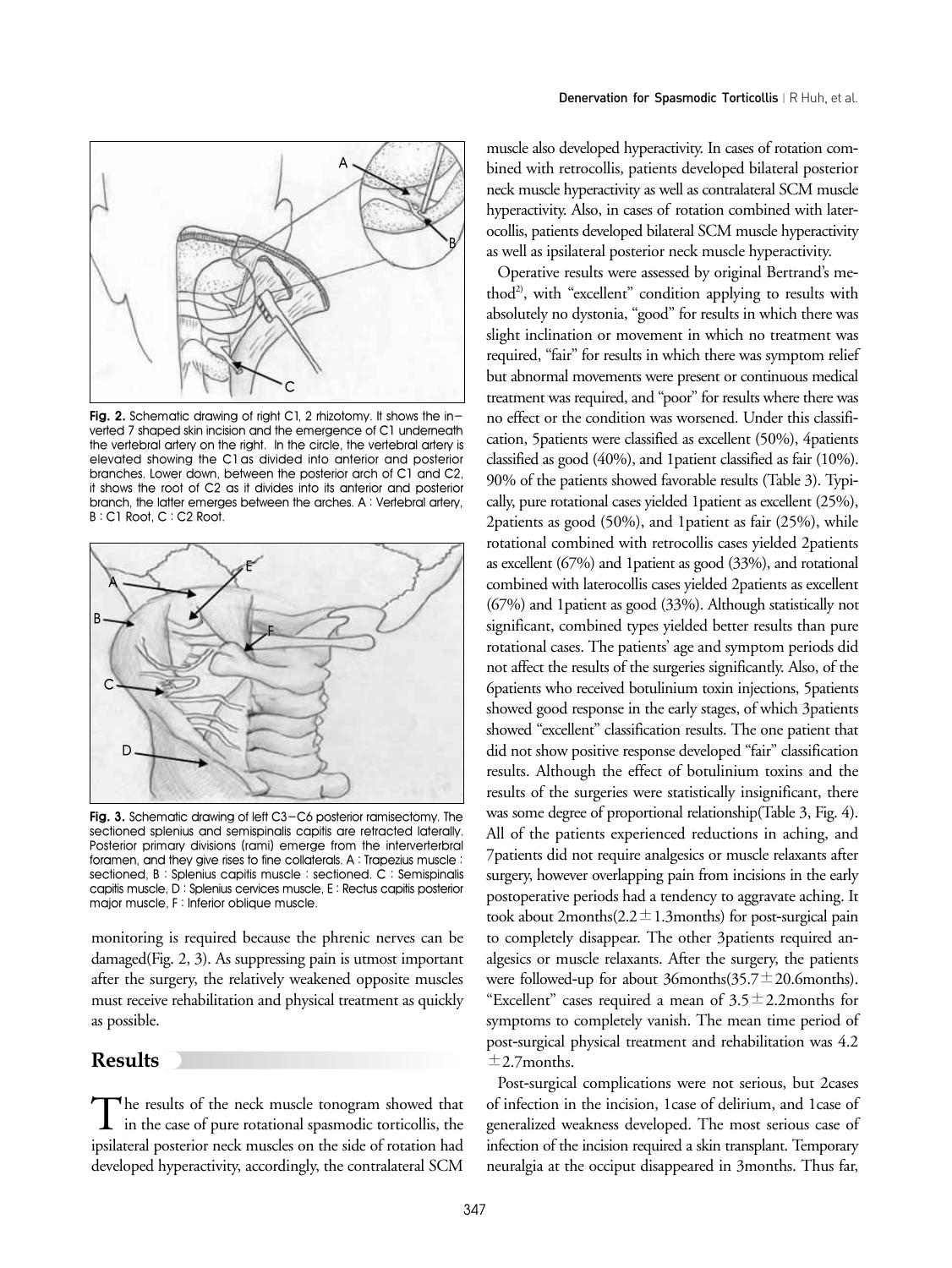**Table 3.** Types of spasmodic torticollis and operative procedures and results on each patients

| Sex/Age | <b>Type</b> | Side | Sx. | Operation                                                                                                                | F/U(Mos) | Result |
|---------|-------------|------|-----|--------------------------------------------------------------------------------------------------------------------------|----------|--------|
| F/41    | $R+L$       | Lt.  | 40  | Rt. 11 <sup>th</sup> nerve denervation, myotomy<br>+Selective rhizotomy on Lt. C1,2, Post.<br>Ramisectomy on C3-6        | 64       | E      |
| F/62    | $R+L$       | Rt.  | 16  | Bilat.11 <sup>th</sup> nerve denervation, myotomy<br>+Selective rhizotomy on Rt. C1.2. Post.<br>Ramisectomy on C3-6      | 52       | E      |
| M/67    | R           | Rt.  | 22  | Lt. 11 <sup>th</sup> nerve denervation, myotomy<br>+Selective rhizotomy on Rt. C1,2, Post.<br>Ramisectomy on C3-6        | 50       | G      |
| F/51    | R           | Lt.  | 51  | Rt. 11 <sup>th</sup> nerve denervation, myotomy<br>+Selective rhizotomy on Lt. C1,2, Post.<br>Ramisectomy on C3-6        | 46       | F      |
| F/42    | $R + R^*$   | Lt.  | 32  | Rt. 11 <sup>th</sup> nerve denervation, myotomy<br>+Selective rhizotomy on Both C1,2, Post.<br>Ramisectomy on Lt. $C3-6$ | 44       | Ε      |
| F/45    | R           | Rt.  | 62  | Lt. 11 <sup>th</sup> nerve denervation, myotomy<br>+Selective rhizotomy on Rt. C1,2, Post.<br>Ramisectomy on C3-6        | 40       | G      |
| M/55    | $R + R^*$   | Rt.  | 25  | Lt. 11 <sup>th</sup> nerve denervation, myotomy<br>+Selective rhizotomy on Both C1,2, Post.<br>Ramisectomy on Rt. C3-6   | 36       | G      |
| M/53    | R           | Rt.  | 25  | Lt. 11 <sup>th</sup> nerve denervation, myotomy<br>+Selective rhizotomy on Rt. C1,2, Post.<br>Ramisectomy on C3-6        | 10       | E      |
| M/68    | $R+L$       | Rt   | 34  | Bilat.11 <sup>th</sup> nerve denervation, myotomy<br>+Selective rhizotomy on Rt. C1,2, Post.<br>Ramisectomy on C3-6      | 8        | G      |
| M/40    | $R + R^*$   | Lt.  | 6   | Rt. 11 <sup>th</sup> nerve denervation, myotomy<br>+Selective rhizotomy on Both C1,2, Post.<br>Ramisectomy on Lt. C3-6   | 7        | Е      |

Sx. : symptom duration, months, F/U : follow-up, months, M : male, F : female, R : rotational type, R\* : retrocollis, L : laterocollis, Rt.: right, Lt.: left, E : Excellent ; showed no detectable abnormal movements, G : Good ; showed slight residual deviation or slight residual abnormal movement without treatment, F : Fair ; appreciable residual abnormal movements



**Fig. 4.** Photograph showing a preopertative feature of a patient with rotational combined with retrocollis (A) and 2months after selective rhizotomy and denervation feature that normalized neck posture (B).

there have been no cases of symptom relapses which were classified as "excellent" or "good" or diminished treatment effects.

## **Discussion**

 $A$ s the initial treatment of sp-<br>asmodic torticolis, most hypertonic muscles responded well to the botulinum toxins. However, there was limitation of botulinum injection because of the antibody production after repeated injections. When the effects of repeated injections diminished or when the patient does not want repeated injections, we can consider surgery. When considering surgery, it will require at least 1~2years to rule out generalized dystonia<sup>1,4,5,7,12)</sup>.

There have been attempts of accessory nerve microvascular decompression, thalamotomy, and spinal cord stimulation. As well, the intradural or extradural procedures contributed significantly to the development of denervation procedures. In the early period, having not yet established an accurate understanding of pathophysiology of spasmodic torticolis, a variety of surgeries that were destructive towards the intradural central nervous system and the peripheral nervous system were conducted. In the year 1923, Cushing<sup>1)</sup> performed intradural high cervical rhizotomy and accessory nerve resection. In 1930, Dandy<sup>8)</sup> performed bilateral C1-C3 rhizotomy and accessory nerve resection simultaneously. Although diverse intradural procedures were conducted after these procedures, and although the effects of torticolis treatments were not satisfactory, serious surgical complications such as cervical instability, difficulty in swallowing, weakness